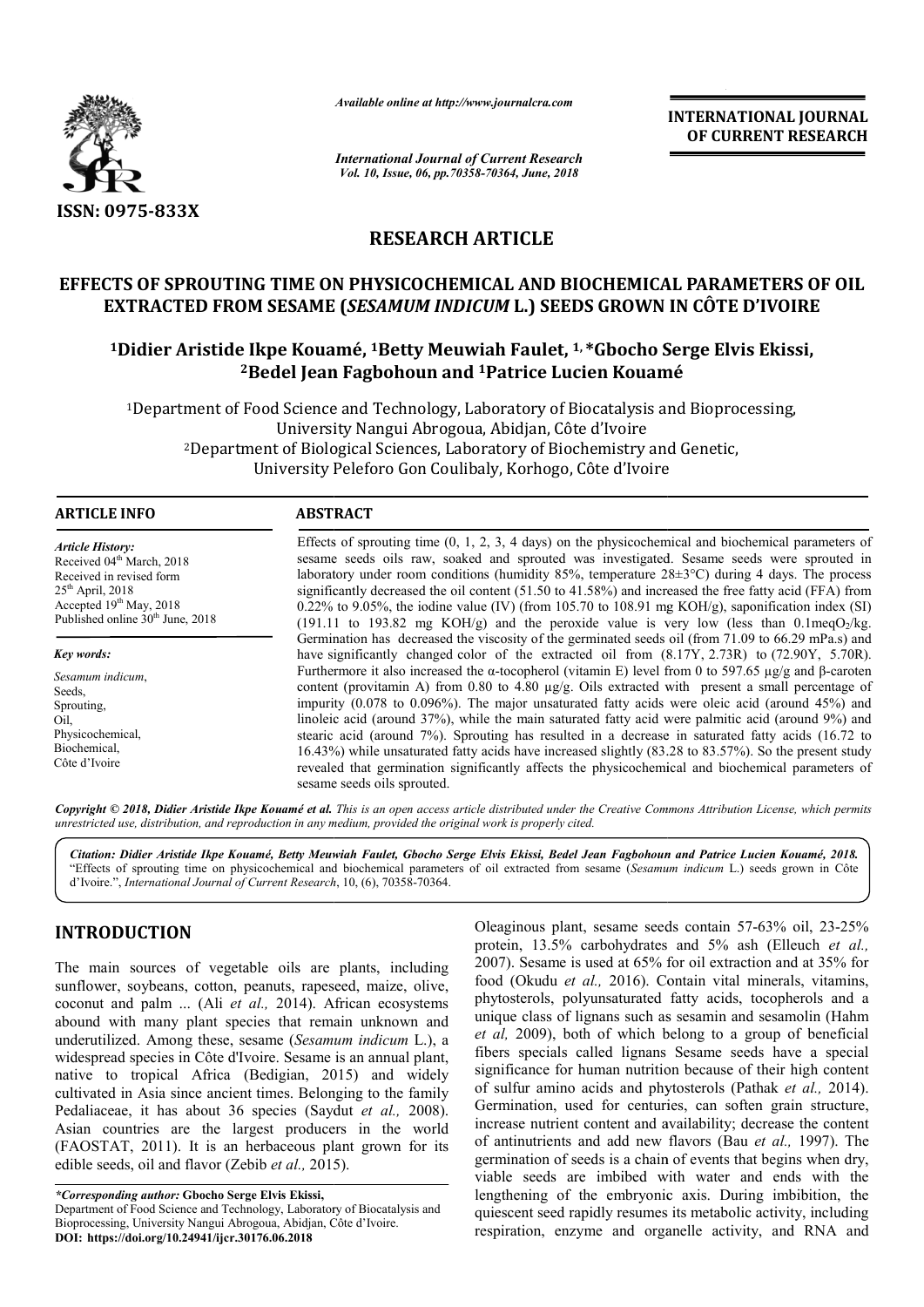protein synthesis. These reactions lead to the structural modification and development of new compound, many of which have high bioactivity and can increase nutritional value and grain stability (Enyinnaya *et al.,* 2015). Germination, an inexpensive and efficient technology, helps to improve the nutritional quality of grains or seeds. Thus, the objective of this study is to characterize the physicochemical and biochemical parameters of sesame seeds oil during germination lasting 4 days.

# **MATERIALS AND METHODS**

**Plant materiel:** The biological material used is the sesame seeds (Sesamum indicum), purchased from producers in Soubré(South-West, Côte d'Ivoire). Put in a cooler to preserve its fresh state, they were transported to the Laboratory of Biochemistry and Food Technology of University of Nangui Abrogoua (Abidjan, Côte d'Ivoire) where study was conducted.

**Sprouting procedure:** A germination experiment was undertaken using two kilogram (2 kg) of sorted sesame seeds was carefully washed with tap water to remove the worn and immature seeds (floating on the surface of the water because their density is low compared to the mature seeds) and soaked during 24 hours in 10 liters of water (ratio  $1/5$ : w / v) contained in a plastic seal of 15 liters. After soaking, the seeds were rinsed and then spread on a 100% cotton fabric, in a room whose humidity and temperature were respectively 85% and 28°C. Each day, the germinating seeds are watered once and samples are taken. The seeds were washed every 24 h with distilled water. Starting from the second day of germination, and every day thereafter, dishes of germinating seeds were removed, oven-dried, weighed and stocked for proximate and chemical analysis. Germination lasted four (4) days.

**Oil extraction:** The extraction of the oil was carried out using a screw press type Komet Ca59G (IBG Monfort Oekotek, Germany) formed of a perforated cylinder containing a worm which ensures the transport of the material. A pressing head provided with a die of different diameters is fixed on the cylinder. This press has the particularity of ensuring a "cold" extraction of oil from oilseeds and has a flow rate of 5 to 8 kg/h (Savoire, 2008). A mass of 250 g of seeds was introduced through a hopper in the previously heated press. The seeds are transported through a rotational movement of the screw. The compression and the simultaneous entrainment of the seeds causes the extraction of the oil which reflux towards the perforated cylinder (length 9 cm, diameter 3.4 cm, provided with 6 perforations on 20 rows). The oil is collected through the perforations in a 500 ml beaker. As for the cake, it comes out at the end of the axis by a calibrated orifice (6 mm for the study) interchangeable, which acts as a brake on the flow of the cake. The recovered crude oil is freed from suspended particles (press feet) by centrifugation at 4200 rpm for 20 min. It was finally stored in glass bottles with a capacity of 100 ml, previously washed, oven dried and covered with aluminum foil. Oil samples were obtained: ORS (oil extracted from raw sesame seeds),  $OGS<sub>0</sub>$  (oil extracted from sesame seeds soaked for 24hrs.) and  $OGS<sub>1</sub>$ ,  $OGS<sub>2</sub>$ ,  $OGS<sub>3</sub>$ ,  $OGS<sub>4</sub>$  (respectively oil extracted from sprouted sesame seeds for 1, 2, 3 and 4 days).

**Physicochemical parameters:** Acid, peroxide, iodine and saponification index were determined by using the (AOAC, 1997) methods. Refractive index at 20°C was carried out

following the (IUPAC, 1979) methods by using a refractometer (Mettler Toledo, Japan). Density and viscosity were determined at 20°C by using a viscosimeter apparatus (Anton Paar Gmbh, Austria) equipped with a syringe filled with 1 ml of oilseed. Values were automatically recorded after temperature programming. pH values of oil samples were was determined at 25°C according the (Afane *et al.,* 1997). Color, and cloud point were determined according to the (MPOB, 2005) methods by using a Lovibond colorimeter (Lico, France) and a thermometric system (Mettler Toledo, Japan) respectively.

**Biochemical parameters:** Moisture and impurities contents were determined according to (MPOB, 2005) test methods. Unsaponifiables matter content of oil samples was determined following the (IUPAC, 1979) method.

**Fatty acid composition:** The methyl esters were prepared according to the cold Trans esterification method described by (IUPAC, 1979). The fatty acid composition was determined by conversion of oil to fatty acid methyl esters (FAMEs) prepared by introducing 0.4 g of oil, 5 ml of a methanolic solution of potassium hydroxide (2N), 5 ml of isooctane and 1 g of anhydrous sodium sulphate into a haemolysis tube equipped with a stopper. The mixtures were vortex for 5 min and allowed to settle for 15 min. the top layer containing the fatty acids methyl esters was used for gas chromatography analysis. The top layer  $(1\mu l)$  was injected into a gas chromatograph (CLARUS 580 GC,USA) equipped with a flame-ionization detector and a polar capillary column RT-2560 (RESTEC GC Columns), 0.25 mm internal diameter, 100 m length and 0.2 μm film thickness to obtain individual peaks of fatty acid methyl esters. The separation of the fatty acids is carried out according to a temperature gradient as follows: the initial temperature of the oven (100° C.) is maintained for 4 min, then this is increased from  $3^{\circ}$ C / min up to  $240^{\circ}$ C and remains stable for 15 min. Hydrogen is used as a carrier gas at a flow rate of 1.2 ml /min. Volatil fatty acids are detected by flame ionization at 250°C.The fatty acid methyl esters were identified by comparing their retention time with those of the standards. Quantification of the identified fatty acids was performed by reference to established calibration lines for different concentrations of the standards used. The areas obtained was initially corrected by the internal calibration method using erucic acid as internal standard and the yield of each fatty acid was calculated as follow: (area of fatty acid/areas of total fatty acids in the oil sample) x100. The acquired data was processed by Total chrom navigator software (Clarus 580 GC, USA).

**Vitamins A and E:** Vitamins (A and E) contents were determined according the method (ISO, 2000). The oil sample (1 g) was diluted in 10 ml of hexane. Thereafter, 200 µl of this mixture was transferred into a screw-capped tube where 800  $\mu$ l of methanol were added. After being votex-mixed and centrifuged (3000 rmp for 5 min), the samples were filtred though a 0.45 µm pore size filter and used for ultraperformance liquid chromatography (UPLC) analysis. Separation by UPLC was carried out using a liquid chromatography system (ACQUITY WATERS, USA) equipped with an optical detector TUV system and a BEH  $C_{18}$ column (150x0.25mm i.d., 1.7 µm particle size). The injection volume was 10ul. The mobile phase was methanol-water (98:2, v/v) and the elution was performed at a flow rate of 2 ml/min. the analytical column was kept at 45°C. Vitamin A of oil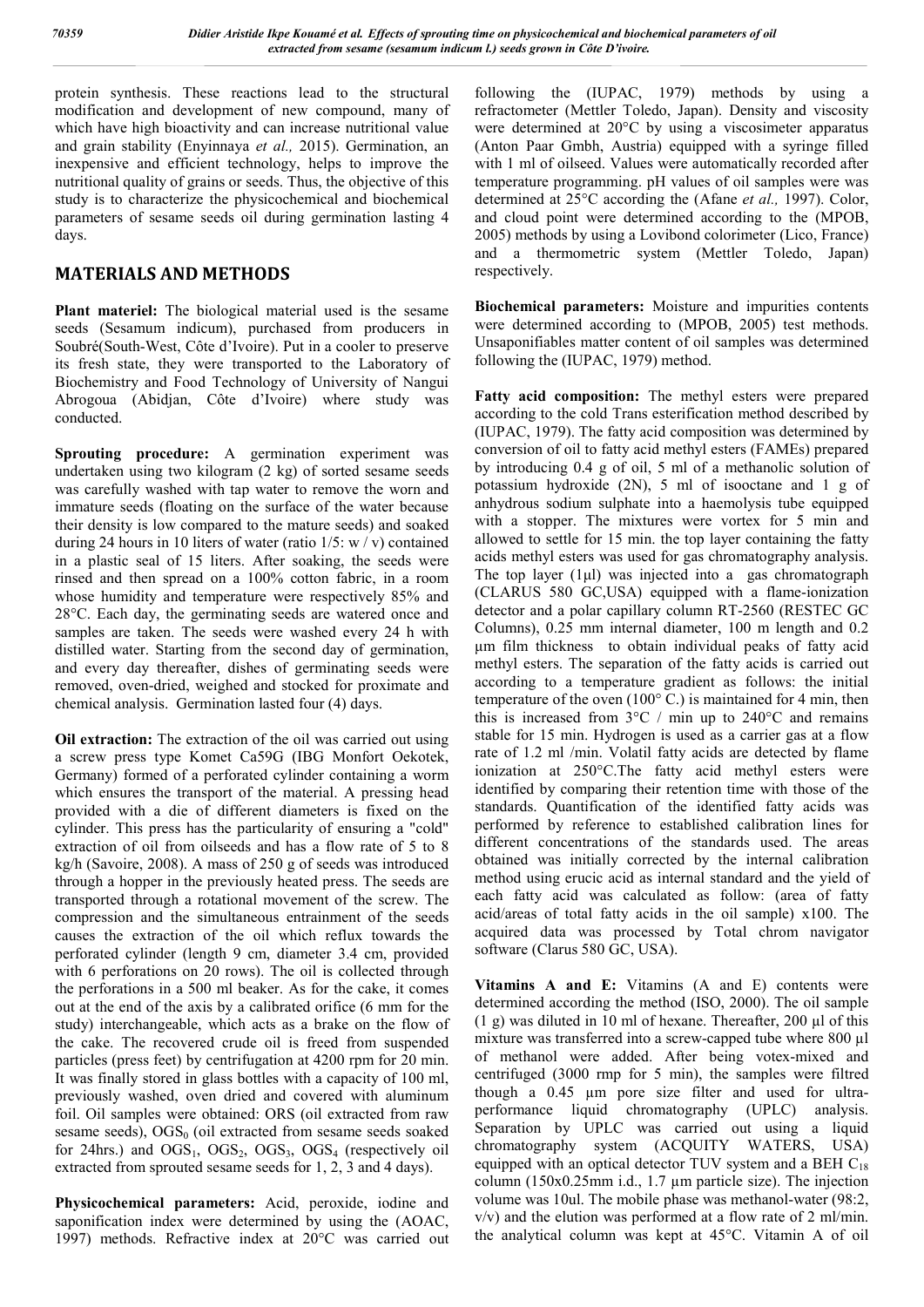sample was detected at 325 nm and identified by comparing its retention time with this of authentic standard. Quantification of vitamin A identified in oil sample was done by using a standard curve (concentration versus peak area) of retinol palmitate. Detection of vitamin E was done at 292 nm using an optical detector TUV system. Vitamin E of oil sample was identified by comparing its retention time with of authentic standard. Quantification of vitamin A identified in oil sample was done by using a standard curve (concentration versus peak area) of α-tocopherol acetate. All the data obtained were stored and processed by Empower software (WATERS, USA).

**Phosphorus content:** Phosphorus content was determined following the Nephelometric method described by (Sinram, 1996) which measures turbidity in oil acetone mixture due to phospholipids. The turbidity is correlated to the phosphorus level. 1.67±0.01g of oil sample was weighed into a 50 ml volumetric flask, filling with acetone to the 50 ml mark. The flask was stoppered and shaken, and the phosphatide mixture was poured into a sample cell. The sample was capped, thoroughly shaken (by hand for about 10 sec), wiped clean and placed in the turbidimeter with proper consistent alignment. After 5 min, the Nephelometric Turbidity Units (NTU) reading was recorded. The NTU value for the acetone blank was subtracted from the reading. The phosphorus level of oil was calculated using the appropriate equation:

If NTU  $\leq$  3.55 used P=4.9xNTU+22.59 If 3.55<NTU≤10.4, used P=8,929xNTU+7.14 If NTU>10.4, used P=2.44xNTU+61.17 Where: P= phosphorus (ppm); NTU= turbidity value (Nephelometric Turbidity Units) Statistical analysis

All analyses were performed in triplicates. Results were expressed by means of  $\pm$  SD. Statistical significance was established using Analysis of Variance (ANOVA) models to estimate the physicochemical and biochemical properties of germinating and ungerminating sesame oil. Means were separated according to Duncan's multiple range analysis (p<0.05), with the help of the software Statistica (StatSoft Inc, Tulsa USA Headquarters).

#### **RESULTS AND DISCUSSION**

**Physicochemical parameters:** In this study, from the soaking process (OGS0) to the fourth day of germination (OGS4), the oil content of sesame seeds decreased from  $45.85$  (OGS<sub>0</sub>) to  $37.09\%$  (OGS<sub>4</sub>). All sesame oil contents (raw, soaked and sprouted) are significantly different ( $p<0.05$ ) (Table 1). This reduction may be due to the fact that biochemical and physiological changes occur during germination. In fact, storage oil breakdown plays an important role in the life cycle of many plants by providing the carbon skeleton that supports growth immediately followed germination. This metabolic process is initiated by lipases which catalyze the hydrolysis of triacylglycerols to release glycerols and free fatty acids (Quettier and Eastmond, 2009; Chinma *et al.,* 2009). Some of which are oxidized into acetyl-CoA then transformed into simple carbohydrates and transferred to the embryo as saccharose (Brou *et al.,* 2010). Therefore fat was used as the major source of carbon for seed growth (Bau *et al.,* 1997; Josh and Varma, 2016). Although sesame seeds are a potential source of oil, it is important to emphasize that the interest of its oils lies in their intrinsic characteristics including the

physicochemical, biochemical and nutritive properties that they reveal. The different sesame oils obtained (raw, soaked, sprouted) have viscosity and pH values all significantly different  $(p<0.05)$ . The significant changes in viscosities between the samples could be attributed to the fact that viscosity depends on the fatty acid composition and it decreases with the increase of unsaturation of the fatty acids and increases with increasing saturation (Gunstone, 2004). The highest value of pH was observed on 3rd day of germination (pH 8.11). In contrast, raw sesame oil has the lowest value (pH 5.58). Germination influence significantly pH value. Cloud Point (CP) of the oil indicates the temperature at which a beginning of crystallization appears, resulting in an alteration of the limpidity of the oil (Lambert, 2005). Germination results in a significant decrease in cloud point from -7.57°C (ORS) to -5.48°C (OGS4) (Table 1). Apart from this oxidation stability, sesame oils also have a low temperature stability compared to their cloud point which is lower than that of palm oil  $(4 \circ C)$ (Codex Alimentarius, 1993). Oil color is one of the most important quality attributes evaluated by consumers, producers and distributors. The pigments are responsible for the color of the oil, but their concentrations are influenced by a number of factors like geographic origin, degree of ripeness, storage conditions and processing method (Rizki *et al.,* 2016). Those pigments are widely affected by germination process which occur degradation and a change of color. The intensity of the color is higher for the oil from the germinated seeds (72.90y, 5.70r) (Figure 6 & 7). The change in the color of the oil extracted could be due to the increase in the content of chlorophylls and carotenoids which are synthesized during the early stages of germination (Hajer, 2016). Carotenoids, besides their participation in coloring of fruit, vegetables and oils, are bioactive compounds which have provitamin A function and antioxidant activity. Furthermore it has been demonstrated that the chlorophyll compounds, in addition to its function as green coloring, exhibit a series of biological properties such as antioxidant activity (Rizki *et al.,* 2016).

The quantity of free-fatty acids (FFAs), usually referred as the acid value, is an important quality factor and has often been used as a criterion for classifying of oils (Gharby *et al*., 2015). FFA determination is important in industrial because FFA can modify the organoleptic or physicochemical properties of oil. The results indicate that germination has increased the acid value and free fatty acids from 0.22 % and 0.32 mg KOH/g (ORS ), 9.05 % and 12.83 mg KOH/g (OGS3) (Figures 1 & 2). The values of ORS,  $OGS_0$  and  $OGS_1$  samples low, below the minimum acceptable value of 4.0% for sesame recommended by the Codex Alimentarius Commission for edible oil. The higher percentage of FFA and acid value from germinated sesame seeds oil could be due to the initial hydrolysis (lipolysis) of triacylglycerols by lipases, enzymes that catalyze the three-stage hydrolytic cleavage of the fatty acid ester bonds in triacylglycerols (TAGs), ultimately to yield glycerol and free fatty acids (FFA ) (Hajer, 2016). This high value is frequently an indication for a strong enzymatic hydrolysis of sesame seeds during harvesting, handling or oil processing (Mohammed and Hamza, 2008). The iodine value (IV) is a measure of the total number of double bonds present in fats and oils (Gharby *et al.*, 2013). Values of ORS and  $OGS<sub>0</sub>$ ,  $OGS<sub>1</sub>$ ,  $OGS<sub>2</sub>$ ,  $OGS<sub>3</sub>$  increase slightly but are not significantly different. However, there is a significant difference between the IV of ORS and OGS<sub>4</sub>with values of 106.26 and 108.91  $mgI<sub>2</sub>/100g$  respectively (Figure 3). This increase in IV could be explained by the fact that during germination, there is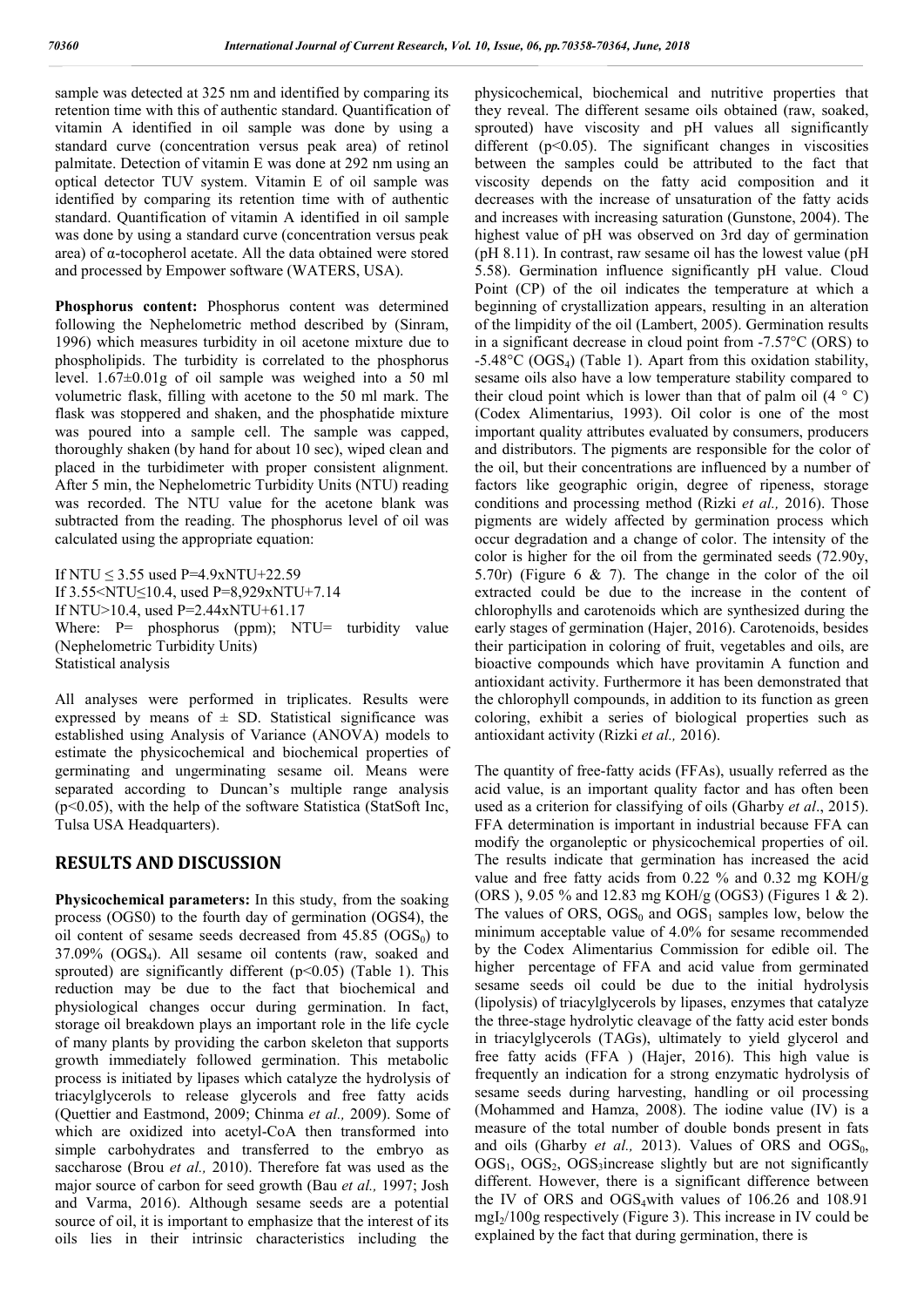| Oil              | <b>Yield of</b>               | Density at                       | <b>Viscosity at</b>           | рH                           | Cloud point            | Peroxide index          |
|------------------|-------------------------------|----------------------------------|-------------------------------|------------------------------|------------------------|-------------------------|
| samples          | press $(\% )$                 | $20^{\circ}$ C(g/cm3)            | $20^{\circ}$ C(mPa,s)         | $(25^{\circ}C)$              | (°C)                   | (meqO <sub>2</sub> /kg) |
| <b>ORS</b>       | $45.50\pm0.10^{\rm d}$        | $0.9190 \pm 0.0001$ <sup>e</sup> | $71.09 \pm 0.02$ <sup>f</sup> | $5.58 \pm 0.01^a$            | $-7.57\pm0.06^a$       | ${}_{0.1}$              |
| $\mathrm{OGS}_0$ | $45.85\pm0.15^t$              | $0.9192 \pm 0.0000$ <sup>t</sup> | $70.78 \pm 0.00^{\circ}$      | $5.76 \pm 0.01$ °            | $-7.30\pm0.10^{b}$     | ${}_{0.1}$              |
| OGS <sub>1</sub> | $45.10\pm0.13^e$              | $0.9173 \pm 0.0000$ <sup>d</sup> | $69.01 \pm 0.00$ <sup>d</sup> | $6.39 \pm 0.01$ <sup>e</sup> | $-6.23\pm0.15^{\circ}$ | ${}_{0.1}$              |
| OGS <sub>2</sub> | 43.82 $\pm$ 0.18 <sup>c</sup> | $0.9168 \pm 0.0000$ <sup>c</sup> | $68.20 \pm 0.00^{\circ}$      | 5.71 $\pm$ 0.01 <sup>b</sup> | $-5.83\pm0.15^{\circ}$ | ${}_{0.1}$              |
| OGS <sub>3</sub> | $39.70 \pm 0.12^b$            | $0.9155 \pm 0.0000^a$            | $66.29 \pm 0.00^a$            | $8.11 \pm 0.02$ <sup>f</sup> | $-5.57\pm0.12^e$       | < 0.1                   |
| OGS <sub>4</sub> | $37.09 \pm 0.11^{\circ}$      | $0.9161 \pm 0.0000^b$            | $67.14 \pm 0.01^{\circ}$      | $6.24 \pm 0.01$ <sup>d</sup> | $-5.48\pm0.10^{\circ}$ | < 0.1                   |

|  | Table 1: Physicochemical parameters of sesame seeds oil raw and sprouted |  |
|--|--------------------------------------------------------------------------|--|
|  |                                                                          |  |

Mean values with different superscripts with in a column are significantly different  $p < 0.05$ . ORS: Oil extracted from Raw Sesame Seeds;OGS<sub>0</sub>: Oil extracted from Sesame Seeds soaked for 24hrs; and OGS<sub>1</sub>: Oil extracted from Germinated Sesame Seeds for 1day; OGS<sub>2</sub>: Oil extracted from Germinated Sesame Seeds for 2 days; OGS<sub>3</sub>: Oil extracted from Germinated Sesame Seeds for 3days; OGS4: Oil extracted from Germinated Sesame Seeds for 4days.

| Table 2:Biochemical parameters of sesame seeds oilraw and sprouted |  |  |  |  |  |  |
|--------------------------------------------------------------------|--|--|--|--|--|--|
|--------------------------------------------------------------------|--|--|--|--|--|--|

| Oil<br>samples     | <b>Humidity</b><br>$\frac{1}{2}$ | Impurity<br>$(\%)$             | Unsaponi-<br>fiables $(\% )$   | Vitamin E<br>$(\mu g/g)$       | Vitamin A<br>$(\mu g/g)$     | <b>Phosphorus</b><br>$(\mu g/g)$ |
|--------------------|----------------------------------|--------------------------------|--------------------------------|--------------------------------|------------------------------|----------------------------------|
| <b>ORS</b>         | $0.73 \pm 0.06^b$                | $0.078 \pm 0.001^a$            | $1.47 \pm 0.01$ <sup>c</sup>   | $0.00 \pm 0.00^a$              | $0.80 \pm 0.10^a$            | 93.49 $\pm$ 0.02 <sup>d</sup>    |
| $OGS_0$            | $0.61 \pm 0.02$ <sup>a</sup>     | $0.079 \pm 0.001$ <sup>a</sup> | $1.45 \pm 0.01$ <sup>b,c</sup> | $28.84\pm0.29^b$               | $0.90 \pm 0.10^a$            | 91.62 $\pm$ 0.14 <sup>c</sup>    |
| OGS <sub>1</sub>   | $0.54 \pm 0.05^{\circ}$          | $0.080 \pm 0.001$ <sup>a</sup> | $1.40 \pm 0.03^{a,b}$          | $89.14 \pm 1.35$ °             | $1.73 \pm 0.12$ <sup>c</sup> | $86.86 \pm 0.04^b$               |
| OGS <sub>2</sub>   | $0.74 \pm 0.06^b$                | $0.091 \pm 0.001^{\circ}$      | $1.35 \pm 0.01^a$              | $433.64\pm3.99^{\circ}$        | $2.20 \pm 0.10^d$            | $106.12\pm0.17^e$                |
| OGS <sub>3</sub>   | $0.63 \pm 0.06^a$                | $0.096 \pm 0.001$ <sup>c</sup> | $1.38 \pm 0.03^a$              | 552.46 $\pm$ 5.72 $^{\circ}$   | $4.23 \pm 0.21$ °            | $86.84\pm0.24^{\rm b}$           |
| $\mathrm{OGS}_{4}$ | $0.55 \pm 0.05^{\circ}$          | $0.094 \pm 0.001$ <sup>c</sup> | $1.39 \pm 0.03^a$              | 597.65 $\pm$ 6.24 <sup>t</sup> | $4.80\pm0.35^t$              | $85.64 \pm 0.04$ <sup>a</sup>    |

Mean values with different superscripts with in a column are significantly different p<0.05. ORS: Oil extracted from Raw Sesame Seeds; $OGS_0$ : Oil extracted from Sesame Seeds soaked for 24hrs; and  $OGS_1$ : Oil extracted from Germinated Sesame Seeds for 1day; OGS<sub>2</sub>: Oil extracted from Germinated Sesame Seeds for 2 days; OGS<sub>3</sub>: Oil extracted from Germinated Sesame Seeds for 3days; OGS4: Oil extracted from Germinated Sesame Seeds for 4days.

|  | Table 3. Fatty acid composition of sesame seeds oil raw and sprouted |  |  |
|--|----------------------------------------------------------------------|--|--|
|  |                                                                      |  |  |

|                | Oils samples                       |                               |                              |                                |                                |                               |
|----------------|------------------------------------|-------------------------------|------------------------------|--------------------------------|--------------------------------|-------------------------------|
| Fatty acid (%) | <b>ORS</b>                         | $OGS_0$                       | $OGS_1$                      | OGS <sub>2</sub>               | $OGS_3$                        | OGS <sub>4</sub>              |
| Myristic acid  | $0.07 \pm 0.01$ <sup>b,c</sup>     | $0.07 \pm 0.01^{a,b}$         | $0.07 \pm 0.01^{a,b}$        | $0.06 \pm 0.01$ <sup>a</sup>   | $0.09 \pm 0.01$ <sup>c,d</sup> | $0.09 \pm 0.00$ <sup>d</sup>  |
| Palmitic acid  | $9.45 \pm 0.04$ <sup>e</sup>       | 9.36 $\pm$ 0.01 <sup>d</sup>  | $9.28 \pm 0.03$ <sup>c</sup> | 9.22 $\pm$ 0.03 <sup>b,c</sup> | 9.17 $\pm$ 0.04 <sup>a,b</sup> | $9.11 \pm 0.03^a$             |
| Stearic acid   | $7.15^{\circ}$ ± 0.02 <sup>a</sup> | $7.16 \pm 0.06^a$             | $7.17 \pm 0.01^a$            | $7.21^a \pm 0.07^a$            | $7.18 \pm 0.04$ <sup>a</sup>   | $7.16 \pm 0.01$ <sup>a</sup>  |
| Oleic acid     | $45.59 \pm 0.04^b$                 | 45.61 $\pm$ 0.06 <sup>b</sup> | $45.63\pm0.04^b$             | $45.61 \pm 0.02^b$             | $45.53 \pm 0.02^b$             | $45.39 \pm 0.07$ <sup>a</sup> |
| Linoleic acid  | $37.57 \pm 0.07^{\circ}$           | $37.59 \pm 0.03^a$            | $37.60 \pm 0.04^a$           | $37.60 \pm 0.03^a$             | $37.65 \pm 0.03^a$             | $37.59 \pm 0.04^a$            |
| Linolenic acid | $0.12 \pm 0.02^a$                  | $0.14 \pm 0.03^a$             | $0.21 \pm 0.03^b$            | $0.24 \pm 0.04^b$              | $0.31 \pm 0.02$ <sup>c</sup>   | $0.59 \pm 0.02$ <sup>d</sup>  |
| Arachidic acid | $0.05 \pm 0.01$ <sup>a</sup>       | $0.07 \pm 0.01$ <sup>c</sup>  | $0.05 \pm 0.00^{a,b}$        | $0.06\pm0.01^{b,c}$            | $0.06\pm0.01^{b,c}$            | $0.05 \pm 0.01^{a,b}$         |

Mean values with different superscripts with in a column are significantly different p<0.05, ORS: Oil extracted from Raw Sesame Seeds;OGS<sub>0</sub>: Oil extracted from Sesame Seeds soaked for 24hrs; and OGS<sub>1</sub>: Oil extracted from Germinated Sesame Seeds for 1day; OGS<sub>2</sub>: Oil extracted from Germinated Sesame Seeds for 2 days; OGS<sub>3</sub>: Oil extracted from Germinated Sesame Seeds for 3days; OGS4: Oil extracted from Germinated Sesame Seeds for 4days.

production of polyunsaturated fatty acids (Okandza *et al.,*  2017). However high iodine-value oil contains a greater number of double bonds than low iodine-value oil and has usually a reduced oxidative stability (Zine *et al.,* 2013), this is why the oxidative stability of the different oil samples has been studied through the determination of the peroxide index. Peroxide index (IP) indicates the presence of primary oxidation products (Gharby *et al*., 2013). It is an index of rancidity, thus the high peroxide value of oil indicates a poor resistance of the oil to peroxidation during storage. Values of peroxide index of sesame seed oil were less than 0.1 meq $O_2/Kg$  (Table 1). These results suggested that sesame seed oil stability to oxidation is relatively good, which is due to the presence of antioxidants (sesamol, sesamolin and sesamin) together with tocopherols (Hahm *et al.,* 2009; Gharby *et al.,* 2015). IP Values of sesame seeds oil are below the maximum value of 10 meg  $O_2$ /kg set by the Codex Alimentarius Commission (Codex Alimentarius, 1993). The saponification index is an indicator of the molecular weight of fatty acids and triglycerides as well as the length of carbon chain that contains the oil. It is inversely proportional to the molecular weight of the oil (Benalia, 2016). The values obtained from the saponification index of the oils studied vary from 191.11 to 193.25 mg KOH/g for raw (ORS) and germinated sesame oil (OGS4) respectively (Figure 4).

These values indicate that sesame seed oils contain fatty acids with long carbon chains. The saponification value compares favorably with usual oils such as cotton oil (189-198), soybean oil (189-195), peanut oil (187-196) and corn oil (Codex Alimentarius, 1993). The high saponification value obtained indicates that sesame seeds oil possessesnormal triglycerides and may be useful in the production of liquid soap, shampoos and lather shaving creams (Ugbogu *et al.,* 2013). The refractive index is an indication of oil saturation level. It is not a useful property for specifying oils but it is useful purity criteria that can be used as a quality parameter in preliminary testing of the seed oils. It depends on their molecular weight, fatty acid chain length, degree of unsaturation, and degree of conjugation (Nichols and Sanderson, 2003). The germination decreased refractive index from 1.4724% to 1.4714% for ORS and  $OGS_4$  respectively (Figure 5).

**Biochemical parameters:** Biochemical parameters of oil extracted from raw and germinated sesame seeds are shown in table 2.The moisture and impurity levels of sesame seed oils are less than 1%. The percentage of impurity of the oils varies from  $0.078$  (ORS) to  $0.096\%$  (OGS<sub>3</sub>). The Unsaponifiables matter of fatty substance corresponds to all of its constituents which, after basic hydrolysis (saponification), are very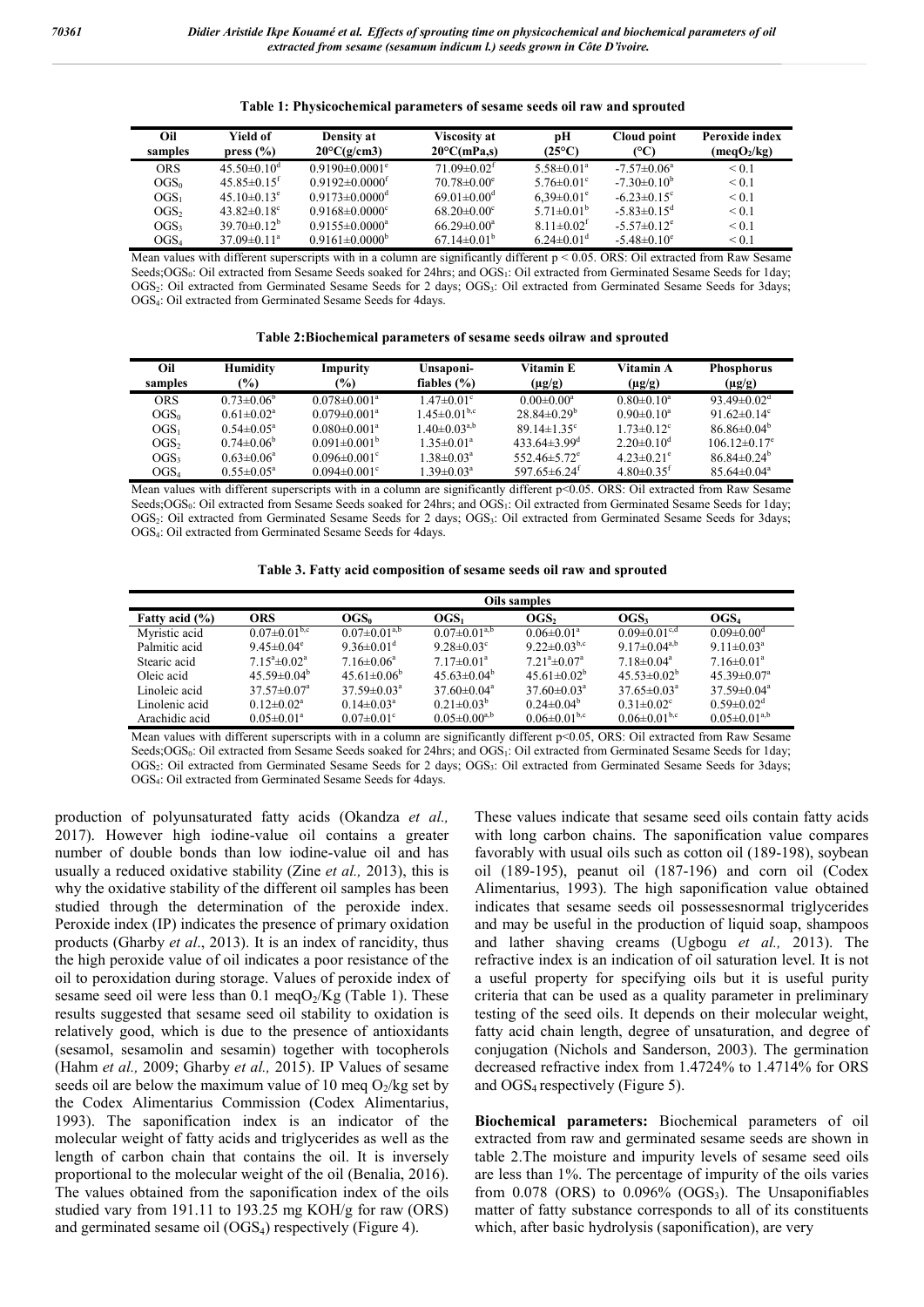

**Fig. 1. Changes of free fatty acid (FFA) value of sesame seeds oil raw and sprouted**



**Fig. 2. Changes of acid value from sesame seeds oil raw and sprouted**



**Fig. 3. Changes of iodine value from sesame seeds oil raw and sprouted**



**Fig. 4. Changes of saponification values from sesame seeds oil raw and sprouted**



**Fig. 5. Changes of refractive index from sesame seeds oil raw and sprouted**



**Fig. 6. Changes of red color from sesame seeds oil raw and sprouted**



**Fig. 7. Changes of yellow color from sesame seeds oil raw and sprouted**

sparingly soluble in water and soluble in organic solvents (Noui, 2013). The relative decrease in the unsaponifiable content observed during the germination period may possibly be due to the initial loss lipids and other major reserves of the seed. The chromatographic profile of the unsaponifiable fraction of ungerminated and germinated sesame oils reveals the presence of provitamin A(vitamin A) and vitamin E ( $α$ tocopherol). In vegetable oil, vitamin A obtained from βcarotene which plays an important role in human health by acting as a biological antioxidant (Zeb and Mehmood, 2004). It is an essential nutrient needing in small amounts by humans for the normal functioning of visual system, growth and development, maintenance of epithelial cell integrity, immune function and reproduction (Blomhoff, 1991).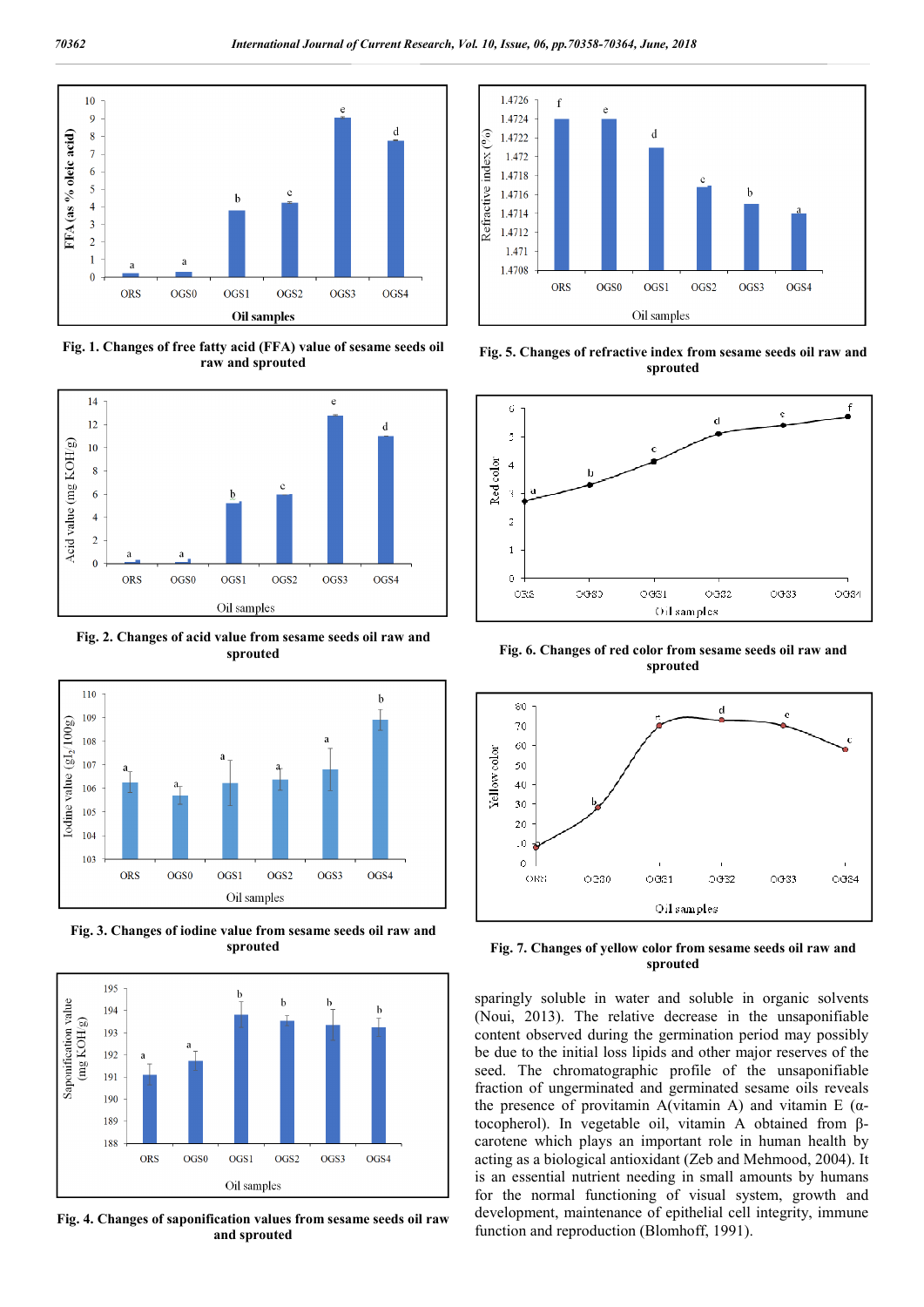Vitamin A content increases during germination of1.73±0.12 $\mu$ g/g (OGS<sub>0</sub>) to 4.80±0.35 $\mu$ g/g (OGS<sub>4</sub>).The germination increase significantly  $(p<0.05)$  the content vitamin A of sesame seeds oil. The consumption of sesame seeds oils could cover the daily vitamin A requirements of the child from 0 to 6 months estimated at 0.375 mg/kg (FAO, 2001). Vitamin E, play role in the protection against oxidative deterioration of polyunsaturated fatty acids, are natural lipophilic antioxidants mainly found in vegetable oils (Gharby *et al.,* 2015). The results obtained show a significant variation in the vitamin E content of the oils which goes from 0 mg/100g (ORS) to 57.77 mg/100g (OGS<sub>4</sub>) (Table 2). The increase of  $\alpha$ -tocopherol during germination indicates this process provide abundant vitamin E that could be readily absorbed by human body (Hahm *et al.,* 2009). Fatty acid composition is a major determinant of oilseed crop quality. The fatty acid composition of sesame seeds oil is summarized in Table 3 and shows nine identified fatty acids. The result indicated that sesame seeds oil contained the high content of monounsaturated fatty acids (MUFA; Oleic acid (C18:1) with more than 45% was the predominant unsaturated fatty acid followed by linoleic acid (C18:2) more than 37%.Palmitic acid (C16:0) was the major saturated fatty acid with more than 9%. The detected unsaturated fatty acids confer a dietary and an industrial importance to sesame seed oil. Indeed, oleic acid has many beneficial effects on human health like decrease LDL levels in blood, suppress tumergenesis, ameliorate inflammatory diseases and decrease blood pressure (Dhakal *et al.,* 2014). Ungerminated sesame (ORS) oil was comprised of 16.72% SFAs, while germinated sesame oil varied to 16.66% (OGS1) to 16.43% (OGS4). Germination decreased the oil content of SFAs.Linoleic acid (C18:2) and  $\alpha$ -linolenicacid (C18:3) were present as polyunsatured fatty acids (PUFAs). The PUFAs contents was affected by germination, particularly  $\alpha$ -linolenic acid which increased from 0.12% to 0.59% for ungerminated and germinated (OSG4) respectively. It could be concluded that sesame seeds sprouts were rich in polyunsaturated fatty acids.

#### **Conclusion**

The present study has shown that germination process impact significantly the parameters biochemical and nutritional of sesame seeds oil sprouted. Germination has significantly increased the levels of vitamins A and E of sesame seeds sprouted. *Sesamum indicum* L. seed oil is unsaturated type and contains mainly the fatty acids oleic and linoleic. The oil can be classified in the oleic-linoleic acid group. High unsaponifiable matters content guarantees the use of oils in cosmetic industry. The oil extracts exhibited good physicochemical and biochemical parameters and could be useful for industrial applications.

**Acknowledgements:** This study was supported by Ph D. grant to the first author. Our thanks to Mr. KAPONGO Kahoyaumaud Bertin (Head of quality control department of  $SANIA<sub>cie</sub>$ ) who allowed the realization of this research work in the laboratory he leads. Thanks again. The authors are grateful to Laboratory of Biocatalysis and Bioprocessing at the University Nangui Abrogoua (Abidjan, Côte d'Ivoire) for technical assistance.

#### **Abbreviation**

 $OGS<sub>0</sub>$ : Oil extracted from Sesame Seeds soaked for 24hrs;

OGS<sub>1</sub>: Oil extracted from Germinated Sesame Seeds for 1 day; OGS<sub>2</sub>: Oil extracted from Germinated Sesame Seeds for 2 days;

 $OGS<sub>3</sub>$ : Oil extracted from Germinated Sesame Seeds for 3 days;

OGS4: Oil extracted from Germinated Sesame Seeds for 4 days.

NTU: Nephelometric Turbidity Units

### **REFERENCES**

- Afane, E., Lando, G., Biyiti, L., Ossima GA. andAtchou, G. 1997. Les vapeurs de l'huile de palme bouillante, un acide broncho-irritant. Méd. Afri. Noire, 44: 604-607.
- Ali, A., Muhammad, NM. and Muhammad, NA. 2014. A review on the utilization of sesame as functional food. Am. J. FoodNutr., 4(1): 21-34.
- AOAC 1997. Official Methods of Analysis15e Ed., Association of Official AnalyticalChemistry, Washington DC.
- Bau, HM.,Villaume, C., Nicolas, Jp. and Me-Jean, L. 1997.Effect of Germination on Chemical Composition, Biochemical constituents and antinutritional factors of Soya bean (*Glycine max*) Seeds. J. Sci. Food Agric., 73: 1- 9.
- Bedigian, D. 2015. Systematics and evolution in *Sesamum* L. (Pedaliaceae), part 1: Evidence regarding the origin of sesame and its closest relatives. Webbia. 70(1):1-42.
- Benalia, M. 2016. Etude de la fraction lipidique de quelques graines de cucurbitacées. Thèse de doctorat, Université KasdiMerbah-ouargla. Algérie, p 175.
- Blomhoff R(1991) Vitamin A in health and disease, Ed. Blomhoff, Marcel Dekker Inc, New York, 10016.
- Brou, RK., Konan, JL., Assa, RR., Amani, G. and Oulé, MK. 2010. Chemical Characterization of Oil from Germinated Nuts of Several Coconut Cultivars (*Cocos nucifera* L.).Eur. J. Sci. Res., 39 (4): 514-522.
- Chinma, CE., Adewuyi O., Abu JO. 2009. Effect of germination on the chemical, functional and pasting properties of flour from brown and yellow varieties of tiger nut (*Cyperus esculentus*). Food Research International. 42:1004-1009.
- Codex Alimentarius (1993) Graisses et huiles végétales. FAO Ed. Genève.
- Dhakal, KH., Jung KH., Chae, JH, Shannon, JG, Lee JD. 2014. Variation of unsaturated fatty acids in soybean sprout of high oleic acid accessions. *Food Chemistry,* 164, 70-73.
- Elleuch, M., Besbes, S., Roiseux, O., Blecker, C. and Attia, H. 2007. Quality characteristics of sesame seeds and byproducts. Food Chem., 103: 641-650.
- Enyinnaya, CC., Chukwuemeka, AJ., Comfort, SO., Ozavize, OR., Nahemiah, D. 2015. Effect of germination on the physicochemical and antioxidant characteristics of rice flour from three rice varieties from Nigeria, Food Chem., p 23.
- FAO (2001) La nutrition dans les pays en voie de développement. FAO Ed. Genève.
- FAOSTAT 2011. FAO Statistics Division; Sesame seed. In: Food and Agriculture Organization of the United Nation
- Gharby, S., Harhar, H., Bouzoubaa, Z., Asdadi, A., El Yadini, A. *et al*. 2015. Chemical characterization and oxidative stability of seeds and oil of sesame grown in Morocco. J. Saudi Soc. Agri. Sci., 10:1-7.